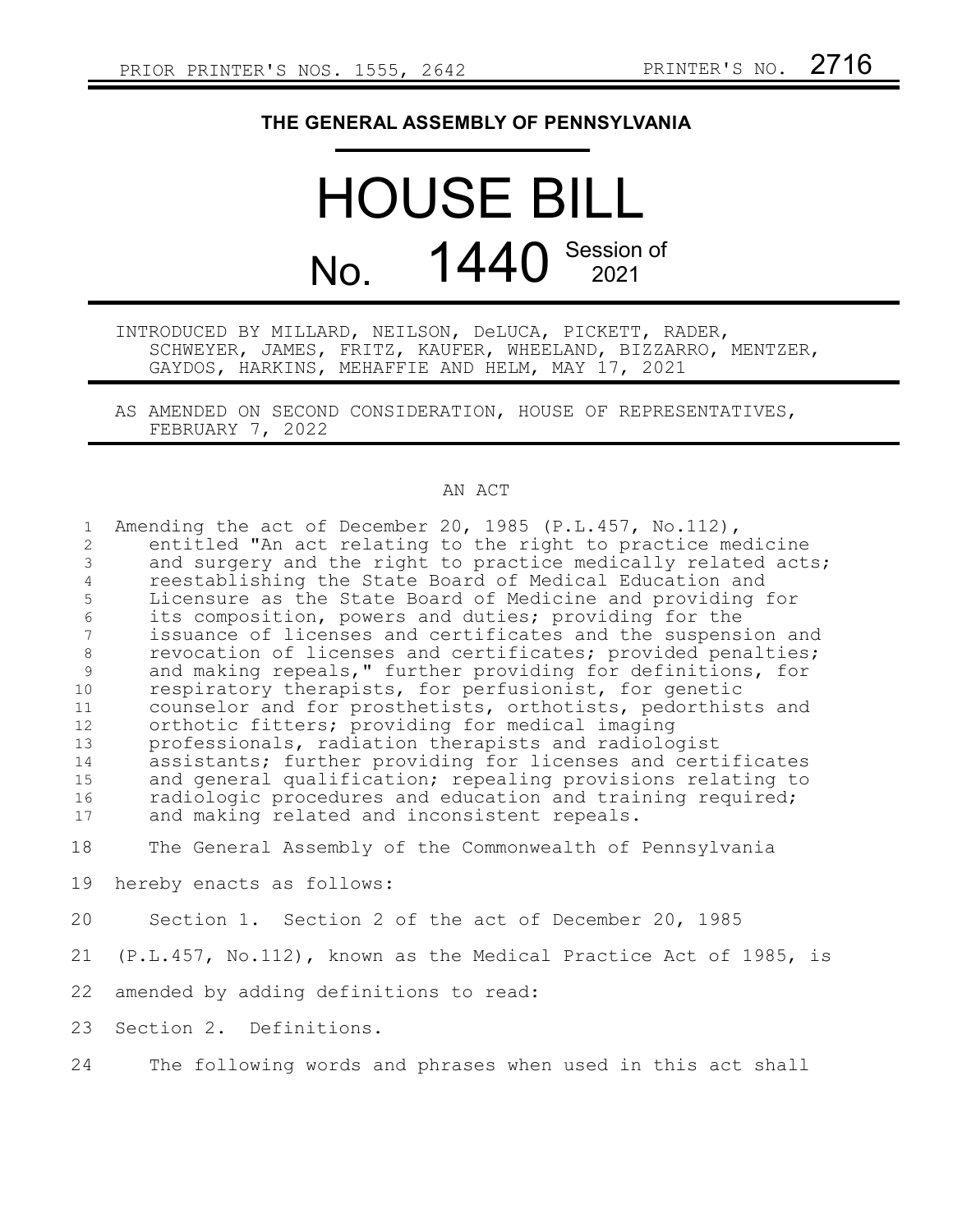have the meanings given to them in this section unless the context clearly indicates otherwise: \* \* \* "Certification organization." A national organization that specializes in the certification and registration of medical imaging or radiation therapy technical personnel and is accredited by the National Commission for Certifying Agencies, the American National Standards Institute or another accreditation organization recognized by the board. \* \* \* "Computed tomography." The process of producing sectional or three-dimensional images using external ionizing radiation for diagnostic or therapeutic purposes. \* \* \* "Diagnostic medical sonography." The use of high-frequency sound waves with specialized equipment to direct the sound waves into an area of the human body to generate a diagnostic image for diagnostic purposes. \* \* \* "Fluoroscopy." A medical procedure that makes a real-time video of the movements inside a part of the body by passing  $x$ rays through the body over a period of time. \* \* \* "Ionizing radiation." Radiation that consists of alpha particles, beta particles, gamma rays, x-rays, neutrons, highspeed electrons, high-speed protons or other particles capable of producing ions. The term does not include non-ionizing radiation, including high-frequency sound waves, magnetic fields, microwaves, radiofrequency signals or visible, infrared or ultraviolet light. 1 2 3 4 5 6 7 8 9 10 11 12 13 14 15 16 17 18 19 20 21 22 23 24 25 26 27 28 29 30

20210HB1440PN2716 - 2 -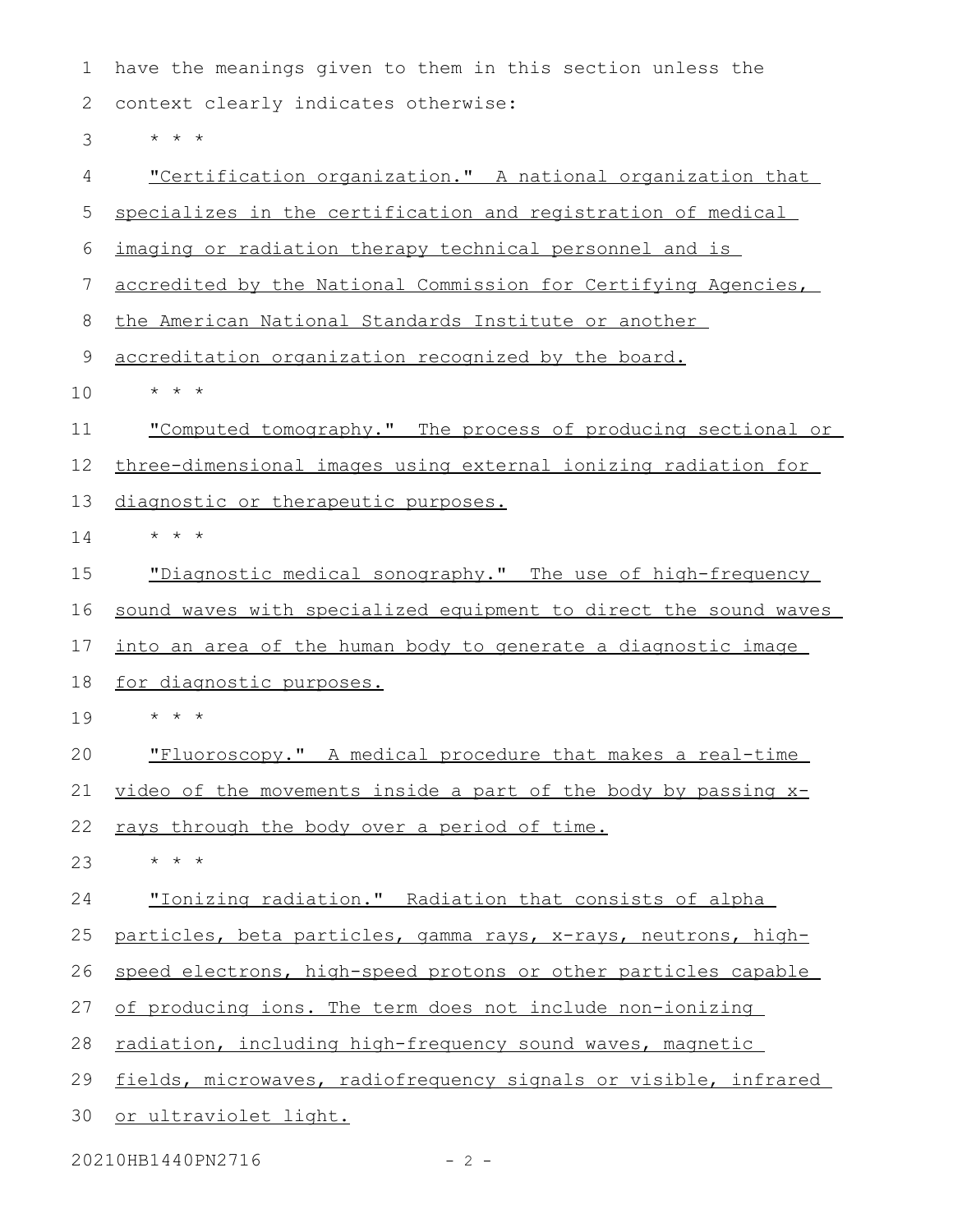| $\mathbf 1$ | $\star$ $\star$ $\star$                                          |
|-------------|------------------------------------------------------------------|
| 2           | "Licensed practitioner." An individual who is a licensed         |
| 3           | physician, dentist, chiropractor or podiatrist in this           |
| 4           | Commonwealth.                                                    |
| 5           | "Magnetic resonance imaging." The creation or acquisition of     |
| 6           | images generated by using radiofrequency signals within a        |
| 7           | magnetic field for diagnostic or therapeutic purposes.           |
| 8           | $\star$ $\star$ $\star$                                          |
| 9           | "Medical imaging." A modality used to produce images of the      |
| 10          | internal structures of the human body for diagnostic,            |
| 11          | interventional or therapeutic purposes through the use of        |
| 12          | electromagnetic waves, sound waves, radio waves, magnetic        |
| 13          | fields, ionizing radiation or radioactive materials.             |
| 14          | "Medical imaging professional." An individual, other than a      |
| 15          | licensed practitioner, who has undergone appropriate training    |
| 16          | and testing by a certification organization to be licensed under |
| 17          | section 13.7 in the modality in which the individual practices,  |
| 18          | including any of the following:                                  |
| 19          | (1) Diagnostic medical sonography.                               |
| 20          | (2) Advanced medical sonography.                                 |
| 21          | (3)<br>Limited x-ray machine operations.                         |
| 22          | Magnetic resonance imaging.<br>(4)                               |
| 23          | (5)<br>Nuclear medicine technology.                              |
| 24          | Radiography.<br>(6)                                              |
| 25          | $\star$ $\star$ $\star$                                          |
| 26          | "Nuclear medicine technology." Medical imaging that utilizes     |
| 27          | sealed and unsealed radioactive materials for diagnostic,        |
| 28          | treatment and research purposes. The term includes any of the    |
| 29          | following:                                                       |
| 30          | The procurement, preparation and administration of<br>(1)        |
|             | 20210HB1440PN2716<br>$-3-$                                       |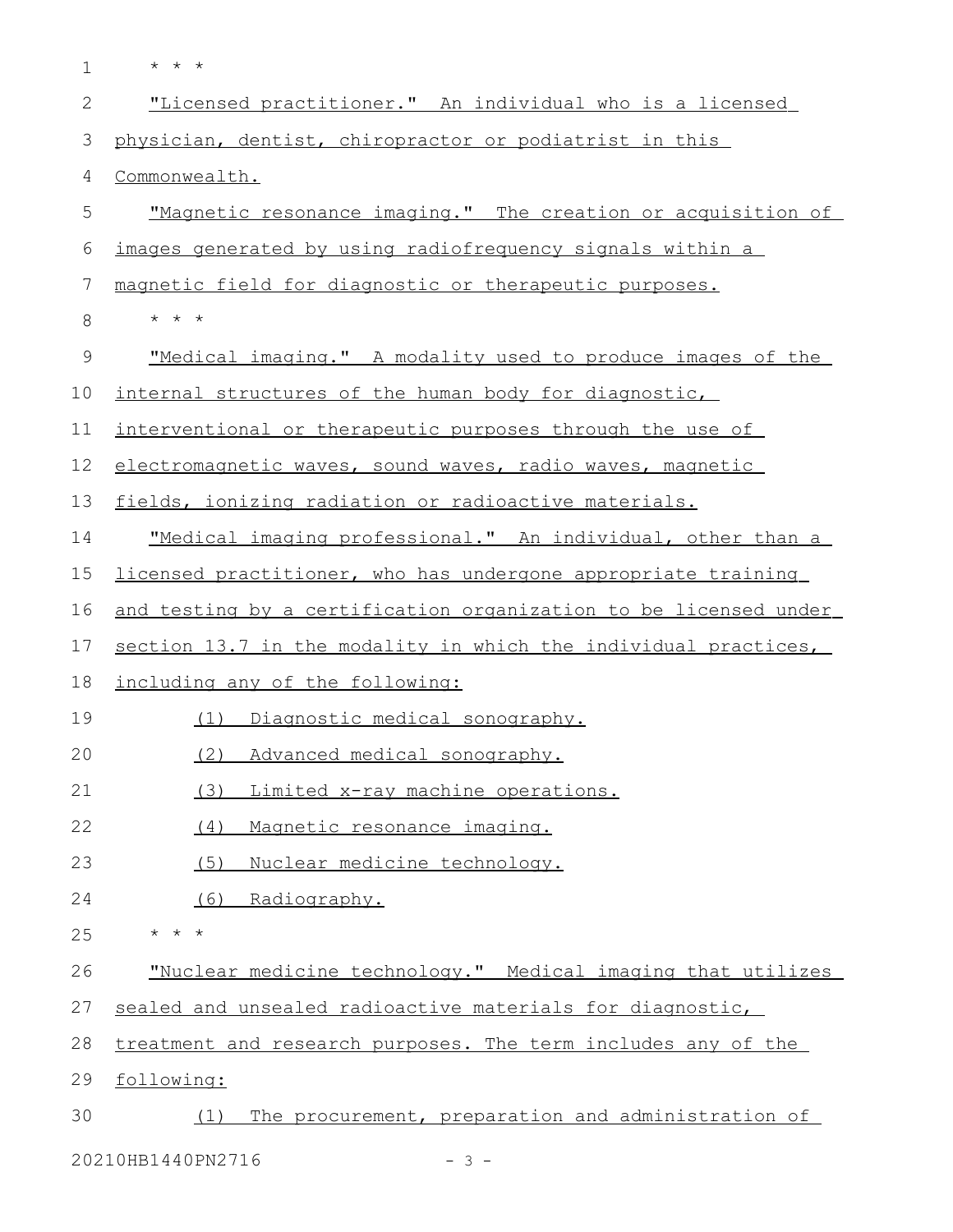| $\mathbf 1$  | radiopharmaceuticals, adjunctive and imaging medications.         |
|--------------|-------------------------------------------------------------------|
| $\mathbf{2}$ | The combination of nuclear medicine instrumentation<br>(2)        |
| 3            | with computed tomography, magnetic resonance imaging or other     |
| 4            | modalities to produce a three-dimensional image with or           |
| 5            | without adjunctive and imaging medications to enhance the         |
| 6            | evaluation of physiological processes at a molecular level.       |
| 7            | $\star$ $\star$ $\star$                                           |
| 8            | "Radiation therapist." An individual, other than a licensed       |
| 9            | physician, who has undergone appropriate training and testing by  |
| 10           | a certification organization to become a radiation therapist.     |
| 11           | "Radiation therapy." The use of ionizing radiation for            |
| 12           | treating disease.                                                 |
| 13           | "Radiography." The process of obtaining an image using            |
| 14           | external ionizing radiation for diagnostic or therapeutic         |
| 15           | purposes.                                                         |
| 16           | "Radiologist." A physician who is licensed in this                |
| 17           | Commonwealth and is eligible for certification as a radiologist   |
| 18           | or is certified by the American Board of Radiology, the American  |
| 19           | Osteopathic Board of Radiology, the Royal College of Radiology    |
|              | 20 or the Royal College of Physicians and Surgeons of Canada as a |
| 21           | radiologist.                                                      |
| 22           | "Radiologist assistant." An individual, other than a              |
| 23           | licensed physician, who has undergone appropriate                 |
| 24           | training and testing by a certification organization to           |
| 25           | become a radiologist assistant.                                   |
| 26           | $\star$ $\star$ $\star$                                           |
| 27           | "Specialization." A medical specialty area or type of             |
| 28           | equipment used within a medical imaging or radiation therapy      |
| 29           | modality, which has a corresponding certification from a          |
| 30           | <u>certification organization recognized by the board.</u>        |
|              | 20210HB1440PN2716<br>$-4$ -                                       |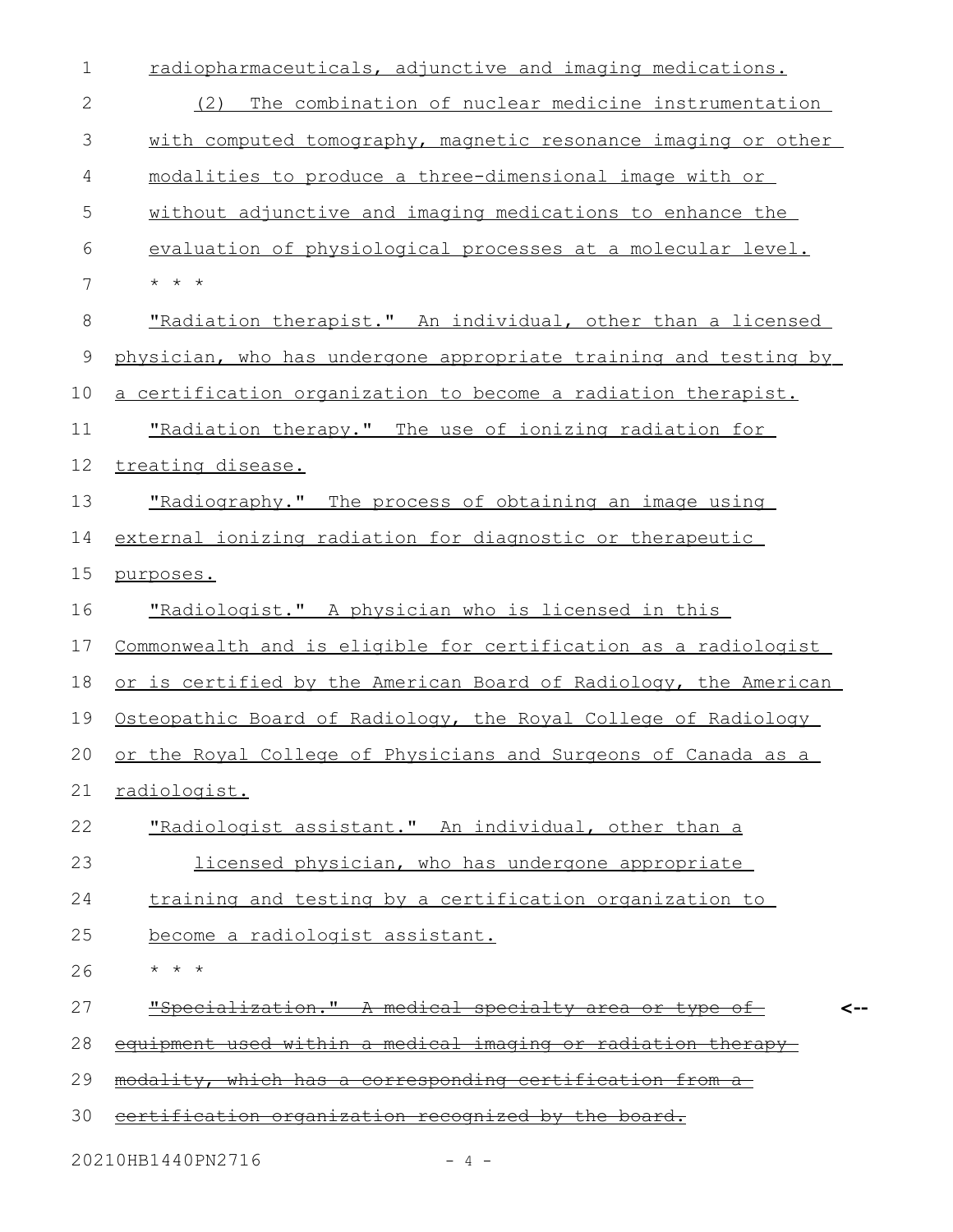```
* * *
       Section 2. Sections 13.1(a)(3), 13.3(f)(2), 13.4(e)(2) and
    13.5(a)(1) of the act are amended to read:
    Section 13.1. Respiratory therapists.
       (a) Qualifications.--An individual shall be eligible to
    apply for licensure as a respiratory therapist if that
    individual satisfies all of the following:
           * * *
           (3) Has proved to the satisfaction of the board that the
       individual is of good moral character and is not unfit or
       unable to practice as a respiratory therapist by reason of
       physical or mental impairment. In assessing the moral
       character of an applicant with a criminal conviction, the
       board shall conduct an individualized assessment in
        accordance with 63 Pa.C.S. § 3113 (relating to consideration
       of criminal convictions).
       * * *
    Section 13.3. Perfusionist.
       * * *
       (f) Qualifications.--An applicant shall be licensed to
   practice perfusion under this act if the applicant meets all of
    the following qualifications and has otherwise complied with the
    provisions of this act:
           * * *
           (2) The person is of good moral character. In assessing
       the moral character of an applicant with a criminal
       conviction, the board shall conduct an individualized
        assessment in accordance with 63 Pa.C.S. § 3113 (relating to
       consideration of criminal convictions).
           * * *
 1
 2
 3
 4
 5
 6
7
 8
 9
10
11
12
13
14
15
16
17
18
19
20
21
22
23
24
25
26
27
28
29
30
```
20210HB1440PN2716 - 5 -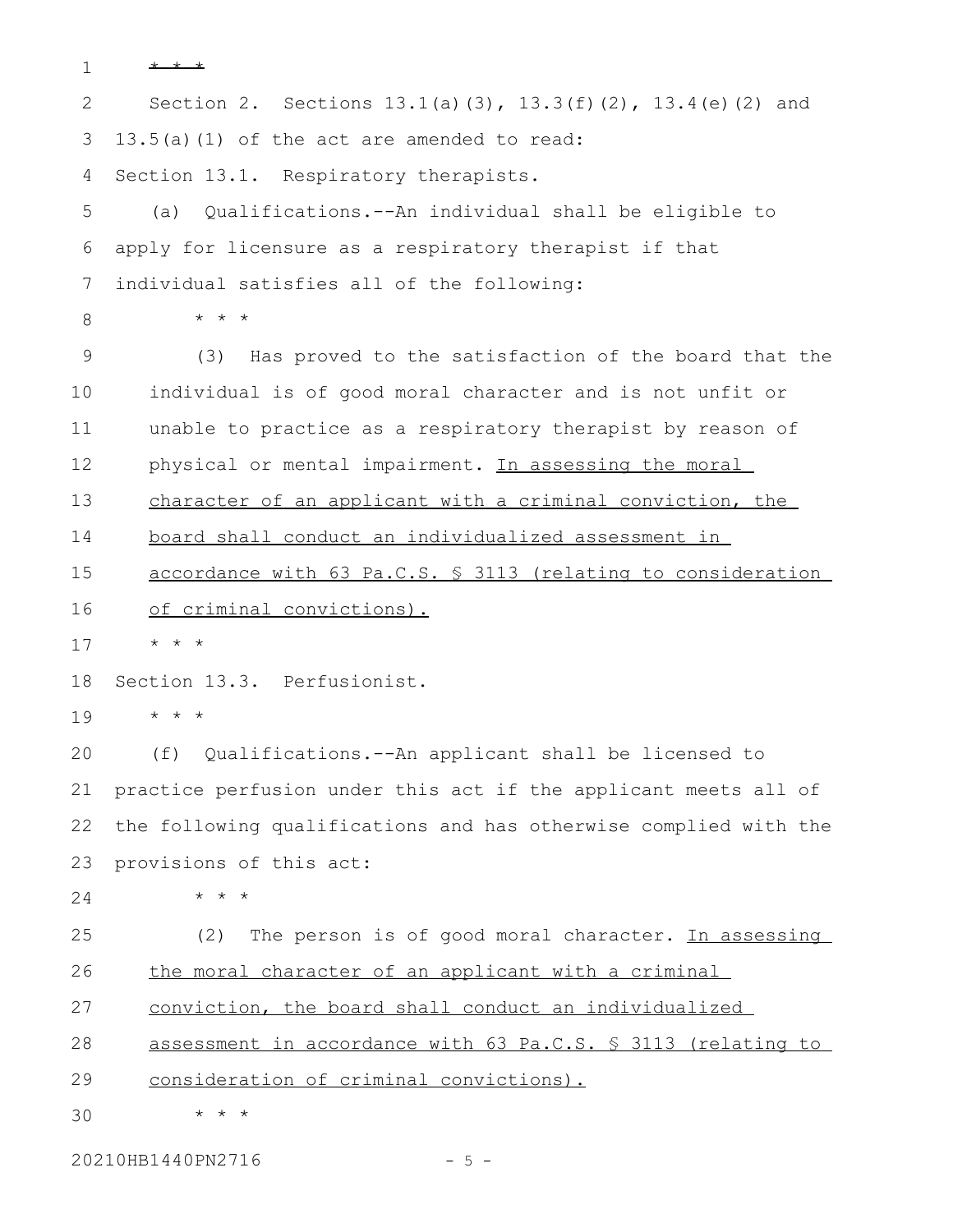Section 13.4. Genetic counselor. 1

\* \* \* 2

(e) Qualifications.--An applicant shall be licensed to practice genetic counseling under this act if the applicant meets all of the following qualifications and has otherwise complied with the provisions of this act: \* \* \* (2) The person is of good moral character. In assessing the moral character of an applicant with a criminal conviction, the board shall conduct an individualized assessment in accordance with 63 Pa.C.S. § 3113 (relating to consideration of criminal convictions). \* \* \* Section 13.5. Prosthetists, orthotists, pedorthists and orthotic fitters. (a) Licensure qualifications.--To qualify for licensure to practice prosthetics, orthotics, pedorthics or orthotic fitting, an applicant shall: (1) Be of good moral character. In assessing the moral character of an applicant with a criminal conviction, the board shall conduct an individualized assessment in accordance with 63 Pa.C.S. § 3113 (relating to consideration of criminal convictions). \* \* \* Section 3. The act is amended by adding a section to read: Section 13.7. Medical imaging professionals, radiation therapists and radiologist assistants. (a) License required.--Beginning two years after the effective date of this section, it shall be unlawful for an individual who is not licensed under this section to perform or 20210HB1440PN2716 - 6 -3 4 5 6 7 8 9 10 11 12 13 14 15 16 17 18 19 20 21 22 23 24 25 26 27 28 29 30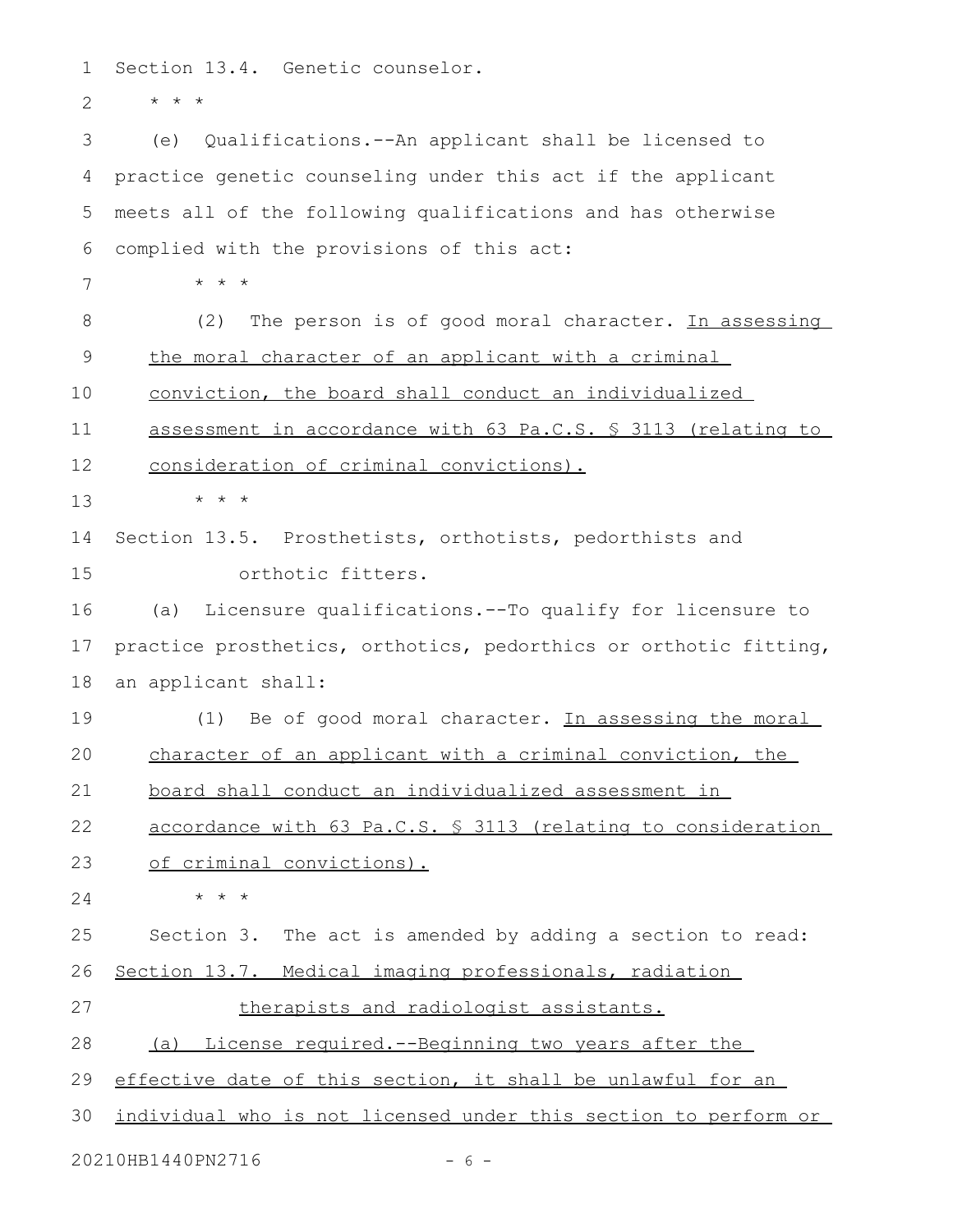| 1             | offer to perform medical imaging or radiation therapy procedures |
|---------------|------------------------------------------------------------------|
| 2             | on humans for diagnostic, interventional or therapeutic purposes |
| 3             | or practice as a medical imaging professional, radiation         |
| 4             | therapist or radiologist assistant.                              |
| 5             | Medical imaging professional license.--The board shall<br>(b)    |
| 6             | issue a license as a medical imaging professional to an          |
| 7             | applicant who meets all of the following requirements:           |
| $8\,$         | (1)<br><u>Is at least 18 years of age.</u>                       |
| $\mathcal{G}$ | (2)<br>Submits an application and the required fee as            |
| 10            | established by the board by requlation.                          |
| 11            | (3) Is of good moral character. In assessing the moral           |
| 12            | character of an applicant with a criminal conviction, the        |
| 13            | board shall conduct an individualized assessment in              |
| 14            | accordance with 63 Pa.C.S. § 3113 (relating to consideration     |
| 15            | of criminal convictions).                                        |
| 16            | Has a high school diploma or its equivalent.<br>(4)              |
| 17            | (5)<br>Satisfactorily completes a course of study in             |
| 18            | diagnostic medical sonography, magnetic resonance imaging,       |
| 19            | nuclear medicine technology or radiography or an equivalent      |
| 20            | course of study determined by the board.                         |
| 21            | Passes an applicable modality or specialization<br>(6)           |
| 22            | examination administered by a certification organization         |
| 23            | approved by the board.                                           |
| 24            | Medical imaging professional scope of practice.--A<br>(C)        |
| 25            | medical imaging professional shall only perform the functions of |
| 26            | the modality in which the medical imaging professional has       |
| 27            | received education and training, and certification by a          |
| 28            | certification organization. The functions under this subsection  |
| 29            | shall include any of the following:                              |
| 30            | Diagnostic medical sonography.<br>(1)                            |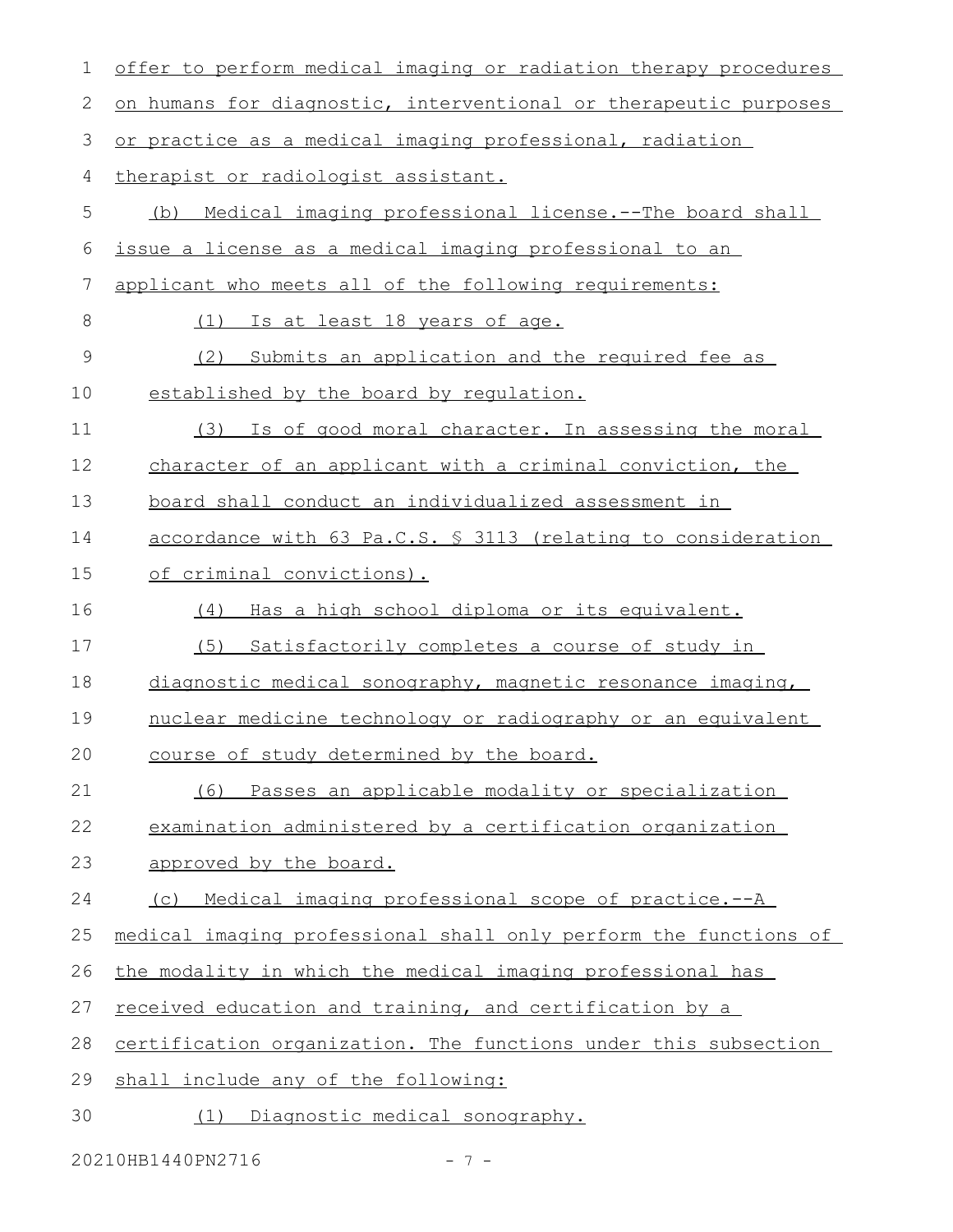| $\mathbf 1$  | (2)<br>Magnetic resonance imaging.                                    |
|--------------|-----------------------------------------------------------------------|
| $\mathbf{2}$ | Nuclear medicine technology.<br>(3)                                   |
| 3            | (4) Radiography.                                                      |
| 4            | Radiation therapist license.--The board shall issue a<br>(d)          |
| 5            | license as a radiation therapist to an applicant who meets all        |
| 6            | of the following requirements:                                        |
| 7            | (1) Is at least 18 years of age.                                      |
| 8            | Submits an application and the required fee as<br>(2)                 |
| $\mathsf 9$  | established by the board by requlation.                               |
| 10           | Is of good moral character. In assessing the moral<br>(3)             |
| 11           | character of an applicant with a criminal conviction, the             |
| 12           | board shall conduct an individualized assessment in                   |
| 13           | accordance with 63 Pa.C.S. § 3113.                                    |
| 14           | (4) Has a high school diploma or its equivalent.                      |
| 15           | (5) Satisfactorily completes a course of study in                     |
| 16           | radiation therapy or an equivalent course of study determined         |
| 17           | by the board.                                                         |
| 18           | (6) Passes an applicable radiation therapy examination                |
| 19           | administered by a certification organization approved by the          |
| 20           | board.                                                                |
| 21           | (e) Radiation therapist scope of practice.--A radiation               |
| 22           | therapist may use ionizing radiation to deliver radiation             |
| 23           | therapy treatments, perform treatment simulation using medical        |
| 24           | imaging modalities, plan treatment procedures and dosimetric<br><--   |
| 25           | ealculations as prescribed by a radiation oncologist AND EXECUTE <--  |
| 26           | TREATMENT PLAN PROCEDURES AND DOSIMETRIC CALCULATIONS AS              |
| 27           | PRESCRIBED BY A RADIATION ONCOLOGIST.                                 |
| 28           | (f)<br><u>Radiologist assistant license.--The board shall issue a</u> |
| 29           | license as a radiology assistant to an applicant who meets all        |
| 30           | of the following requirements:                                        |

20210HB1440PN2716 - 8 -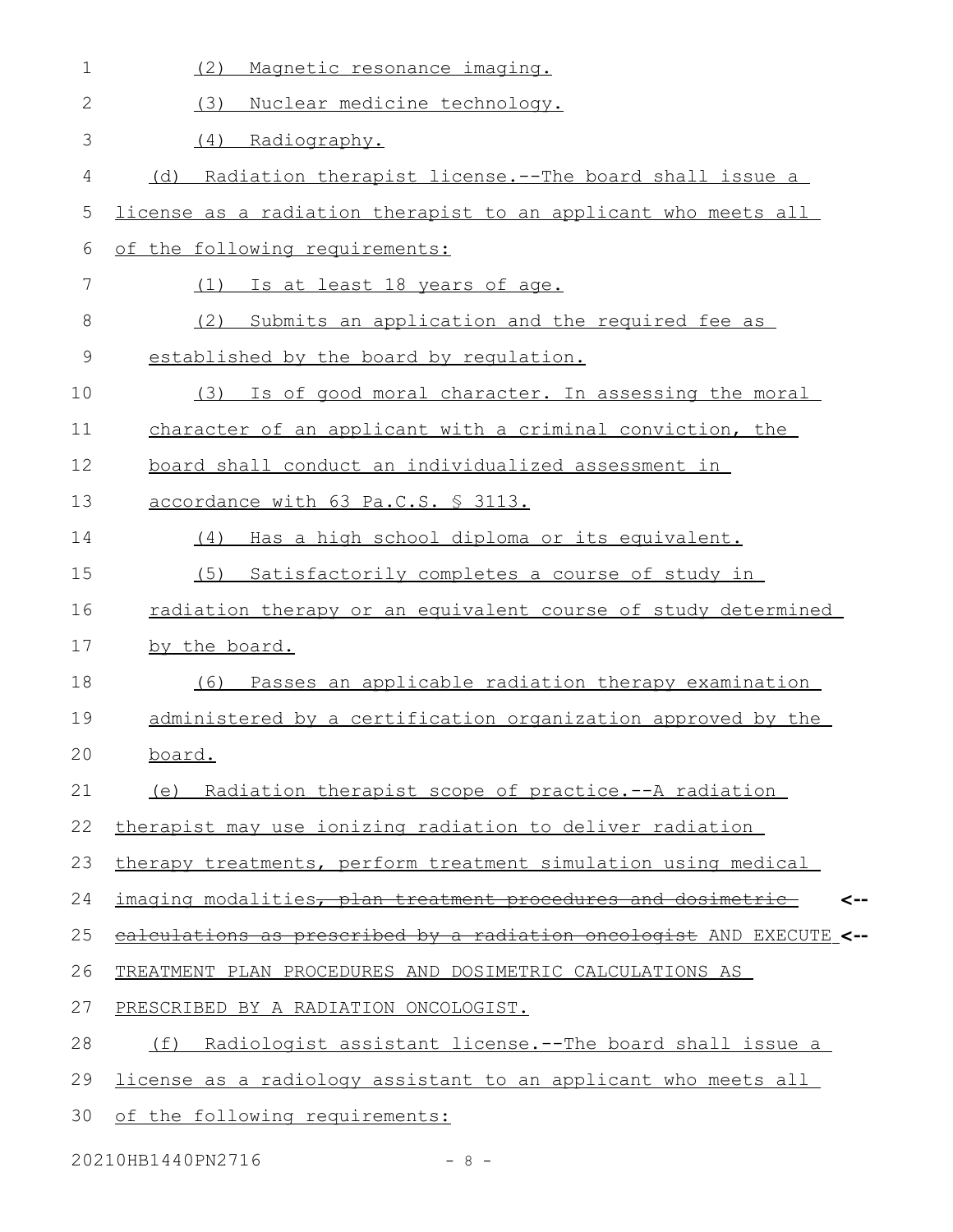| 1           | Is at least 18 years of age.<br>(1)                               |
|-------------|-------------------------------------------------------------------|
| 2           | Submits an application and the required fee as<br>(2)             |
| 3           | established by the board by requlation.                           |
| 4           | Is of good moral character. In assessing the moral<br>(3)         |
| 5           | character of an applicant with a criminal conviction, the         |
| 6           | board shall conduct an individualized assessment in               |
| 7           | accordance with 63 Pa.C.S. § 3113.                                |
| 8           | (4)<br>Has a high school diploma or its equivalent.               |
| $\mathsf 9$ | (5)<br>Satisfactorily completes a course of study in              |
| 10          | radiologist assistant or an equivalent course of study            |
| 11          | determined by the board.                                          |
| 12          | Passes an applicable radiologist assistant<br>(6)                 |
| 13          | examination administered by a certification organization          |
| 14          | approved by the board.                                            |
| 15          | Holds a current license, certification or<br>(7)                  |
| 16          | registration as a radiographer and radiologist assistant          |
| 17          | issued by a certification organization approved by the board.     |
| 18          | (g) Radiologist assistant scope of practice.--                    |
| 19          | A radiologist assistant may perform advanced<br>(1)               |
| 20          | diagnostic imaging procedures under the direction SUPERVISION <-- |
| 21          | of a supervising radiologist. The procedures under this           |
| 22          | subsection shall include, but are not limited to, any of the      |
| 23          | following:                                                        |
| 24          | Enteral and parenteral procedures.<br>(i)                         |
| 25          | (ii) Injection of diagnostic agents and physician-                |
| 26          | prescribed medications.                                           |
| 27          | (iii) Diagnostic and therapeutic aspirations and                  |
| 28          | <u>localizations.</u>                                             |
| 29          | Radiologist directed invasive procedures.<br>(iv)                 |
| 30          | (v) Fluoroscopy procedures.                                       |

20210HB1440PN2716 - 9 -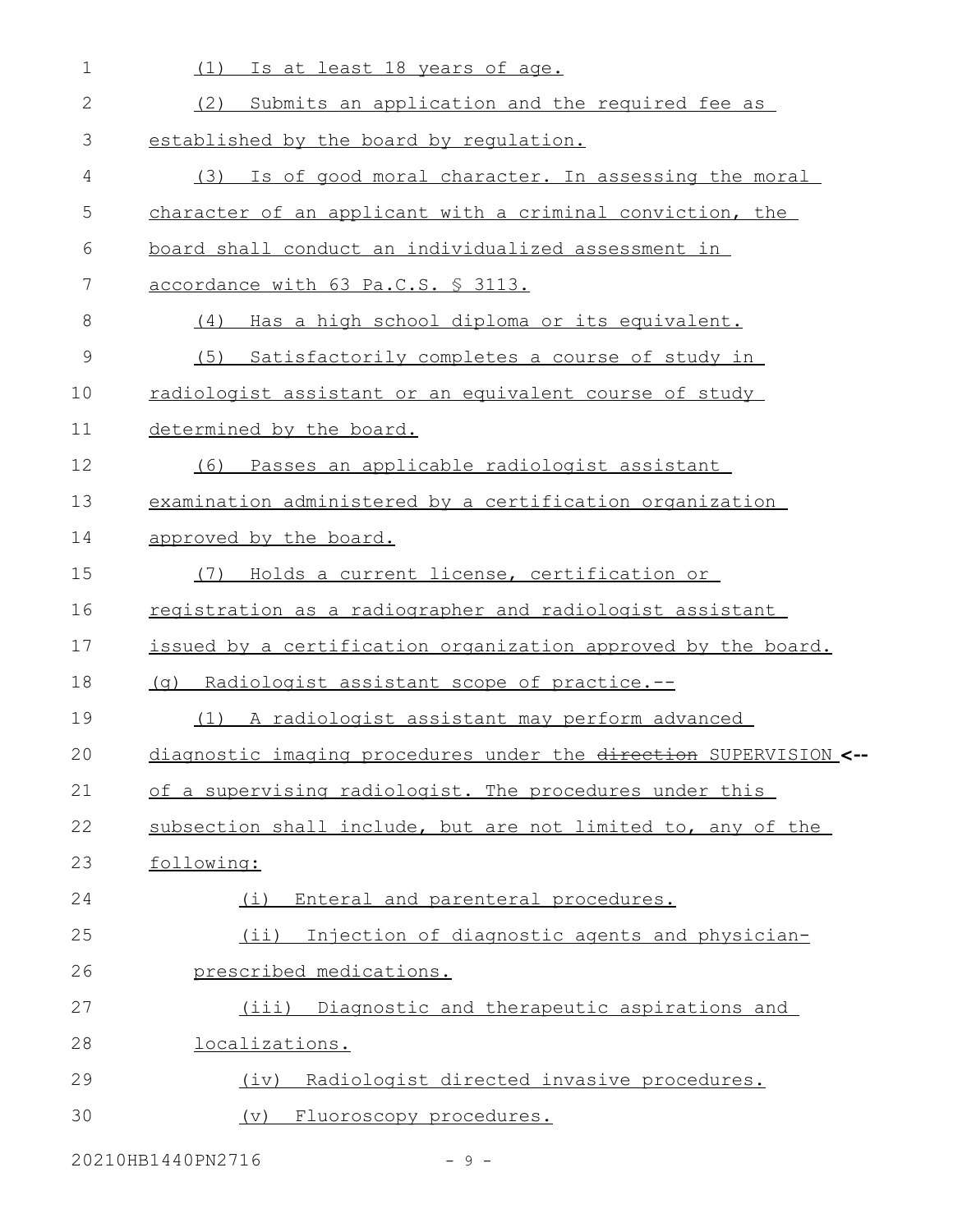| $\mathbf 1$    | A radiologist assistant may not interpret imaging,            |     |
|----------------|---------------------------------------------------------------|-----|
| $\mathbf{2}$   | render diagnoses or prescribe medication or therapies.        |     |
| 3              | (2) A radiologist assistant and the supervising               | <-- |
| 4              | radiologist shall establish clinical protocols in accordance  |     |
| 5              | with this paragraph. The clinical protocols shall identify    |     |
| 6              | and be signed by the radiologist assistant and supervising    |     |
| $\overline{7}$ | radiologist. The clinical protocols shall describe the manner |     |
| 8              | and frequency in which the radiologist assistant regularly    |     |
| 9              | communicates with the supervising radiologist. The clinical   |     |
| 10             | protocols shall include procedures performed by the           |     |
| 11             | radiologist assistant, the level of supervision provided by   |     |
| 12             | the supervising radiologist and the location of the practice  |     |
| 13             | designated by the supervising radiologist. THE SUPERVISING    |     |
| 14             | RADIOLOGIST SHALL SUBMIT THE INITIAL CLINICAL PROTOCOLS TO    |     |
| 15             | THE BOARD FOR REVIEW. Upon updating the clinical protocols,   |     |
| 16             | the supervising radiologist shall submit updated clinical     |     |
| 17             | protocols to the board for review. Nothing in this paragraph  |     |
| 18             | shall be construed to require the clinical protocols to be    |     |
| 19             | approved by the board.                                        |     |
| 20             | (h) Current practitioners.--The board shall issue a license   |     |
| 21             | under this section to an individual practicing as a medical   |     |
| 22             | imaging professional, radiation therapist or radiologist      |     |
| 23             | assistant on the effective date of this section if the        |     |
| 24             | individual meets all of the following requirements within two |     |
| 25             | years of the effective date of this section:                  |     |
| 26             | (1) Is at least 18 years of age.                              |     |
| 27             | (2)<br>Submits an application and the required fee as         |     |
| 28             | established by the board by regulation.                       |     |
| 29             | (3) Is of good moral character. In assessing the moral        |     |
| 30             | character of an individual with a criminal conviction, the    |     |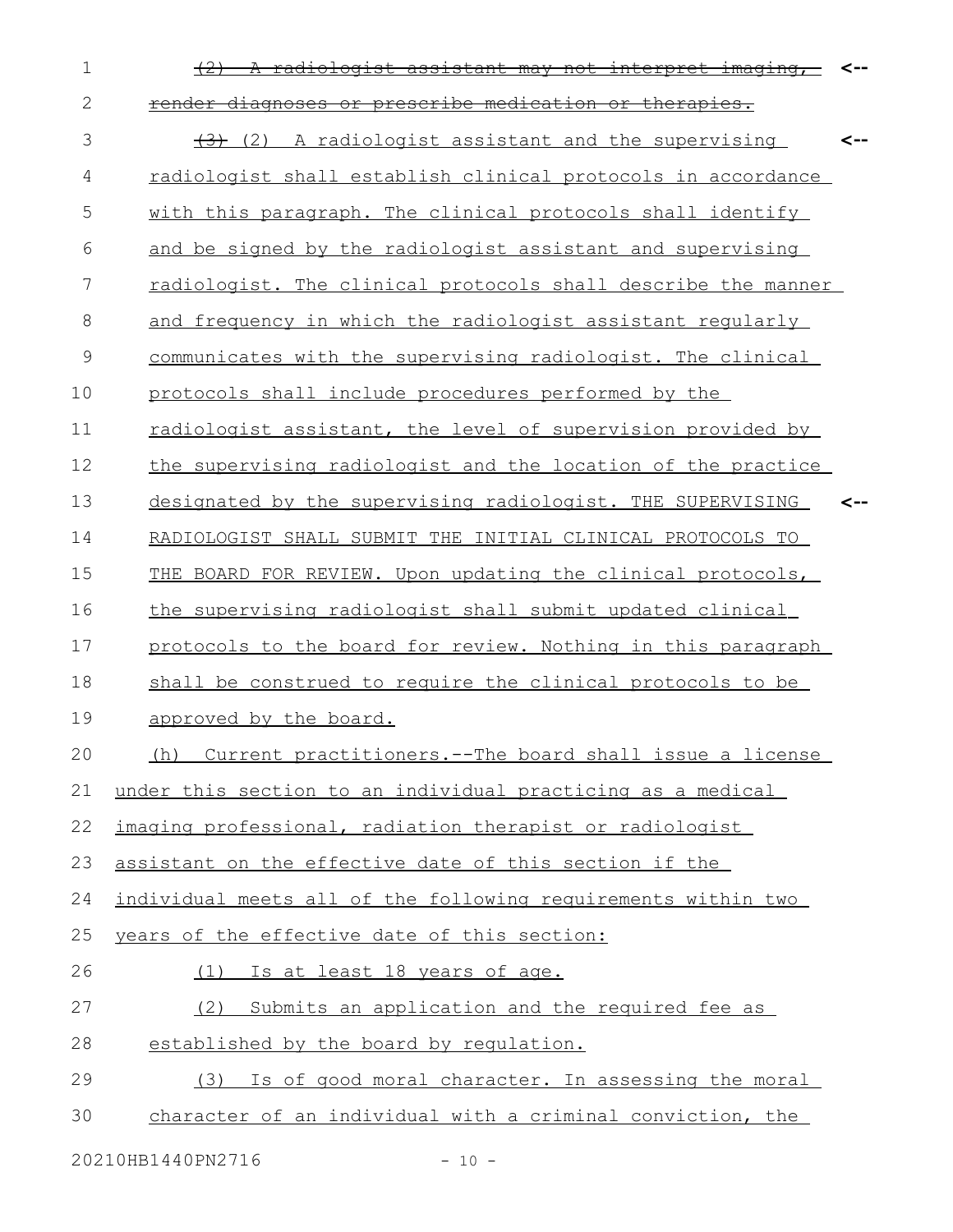| 1  | board shall conduct an individualized assessment in          |
|----|--------------------------------------------------------------|
| 2  | accordance with 63 Pa.C.S. § 3113.                           |
| 3  | (4) Holds a current license, certification or                |
| 4  | registration as a medical imaging professional, radiation    |
| 5  | therapist or radiologist assistant issued by a certification |
| 6  | organization approved by the board.                          |
| 7  | (i) Use of title.--Only an individual who holds an active    |
| 8  | license under this section may do any of the following:      |
| 9  | Hold oneself out as a licensed medical imaging<br>(1)        |
| 10 | professional, radiation therapist or radiologist assistant.  |
| 11 | Use a title indicating the specific modality for<br>(2)      |
| 12 | which the individual is licensed under this section.         |
| 13 | Use any words, symbols or abbreviations indicating<br>(3)    |
| 14 | the specific modality for which the individual is licensed   |
| 15 | under this section.                                          |
| 16 | (j) Exemptions.--The licensure requirements under this       |
| 17 | section shall not apply to any of the following:             |
| 18 | (1) An individual licensed in this Commonwealth whose        |
| 19 | scope of practice includes performing medical imaging or     |
| 20 | radiation therapy procedures.                                |
| 21 | Auxiliary personnel under the supervision of a<br>(2)        |
| 22 | licensed chiropractor who is permitted to perform x-rays     |
| 23 | under the act of December 16, 1986 (P.L.1646, No.188), known |
| 24 | as the Chiropractic Practice Act.                            |
| 25 | Auxiliary personnel under the supervision of a<br>(3)        |
| 26 | licensed dentist who is authorized to perform x-rays under   |
| 27 | section 11.4 of the act of May 1, 1933 (P.L.216, No.76),     |
| 28 | known as The Dental Law.                                     |
| 29 | Auxiliary personnel under the supervision of a<br>(4)        |
| 30 | doctor of podiatric medicine who is permitted to perform x-  |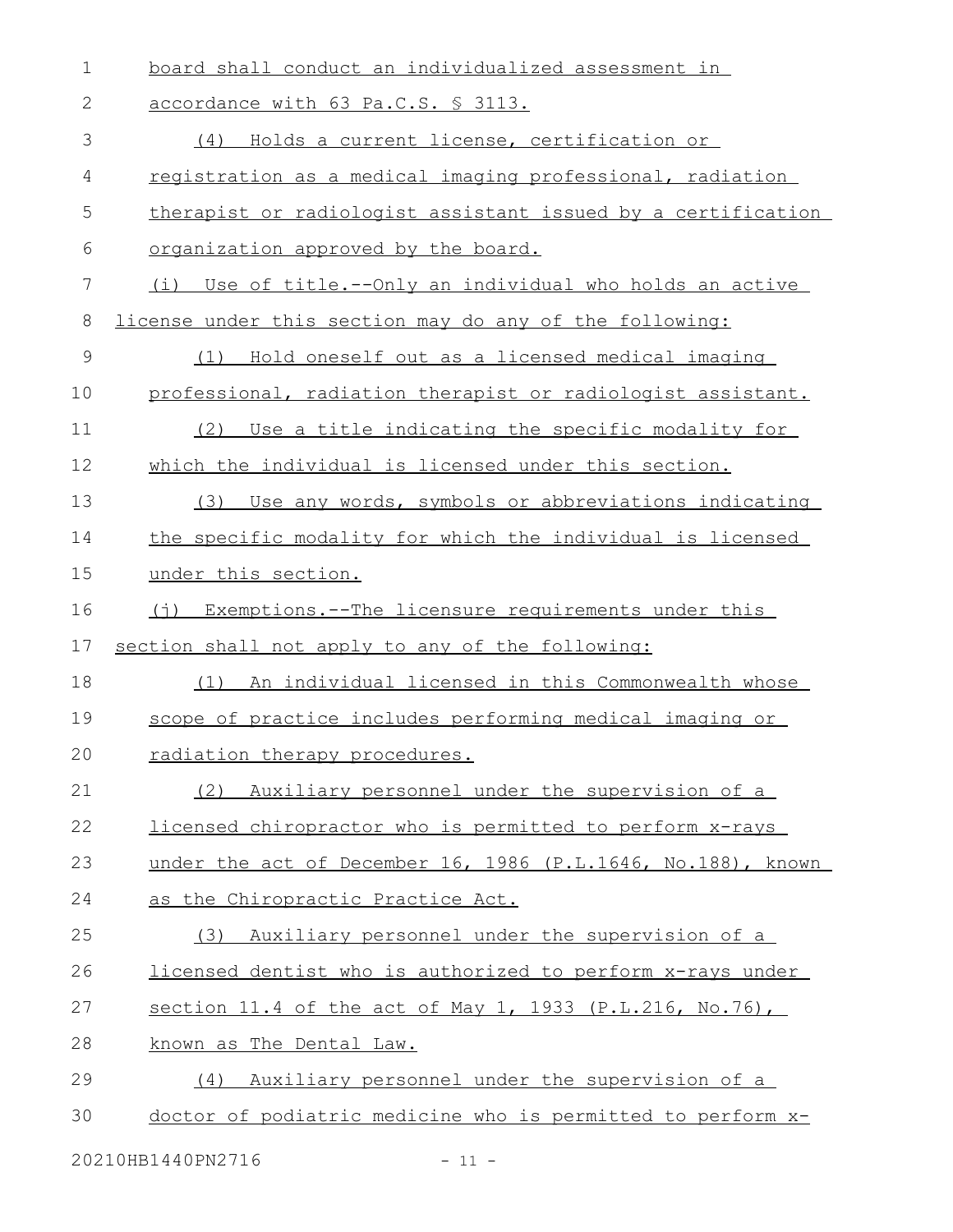| $\mathbf 1$  | rays under section 21.2 of the act of March 2, 1956 (1955          |
|--------------|--------------------------------------------------------------------|
| $\mathbf{2}$ | P.L.1206, No.375), known as the Podiatry Practice Act.             |
| 3            | (5) An individual performing sonography procedures                 |
| 4            | within the individual's scope of practice that is used to          |
| 5            | assess information about a patient's immediate condition, is       |
| 6            | limited to a focused imaging target and does not generate a        |
| 7            | recorded diagnostic medical image, including an assessment of      |
| 8            | any of the following:                                              |
| 9            | (i)<br>Fetal presentation or heartbeat.                            |
| 10           | (i)<br>Fluid in a body cavity.                                     |
| 11           | (iii) Foreign body position or location.                           |
| 12           | Fetal monitoring during active labor.<br>(iv)                      |
| 13           | An anatomical landmark or blood vessel for<br>(v)                  |
| 14           | vascular access or administration of anesthesia.                   |
| 15           | A <del>resident physician or</del> GRADUATE MEDICAL TRAINEE<br>(6) |
| 16           | PHYSICIAN OR A student enrolled in and attending a school or       |
| 17           | college of medicine, chiropractic, podiatry, medical imaging       |
| 18           | or radiation therapy who performs authorized medical imaging       |
| 19           | or radiation therapy procedures on humans while under the          |
| 20           | supervision of a licensed practitioner or the supervision of       |
| 21           | an individual holding a license under this section in the          |
| 22           | supervised modality.                                               |
| 23           | (7) A student enrolled in a medical imaging educational            |
| 24           | program recognized by the board who is employed by a medical       |
| 25           | facility affiliated with the program to perform authorized         |
| 26           | medical imaging procedures for which the student has a             |
| 27           | demonstrated competency if the medical imaging procedures are      |
| 28           | performed under the supervision of a licensed practitioner or      |
| 29           | the supervision of an individual holding a license under this      |
| 30           | section in the supervised modality.                                |
|              |                                                                    |

20210HB1440PN2716 - 12 -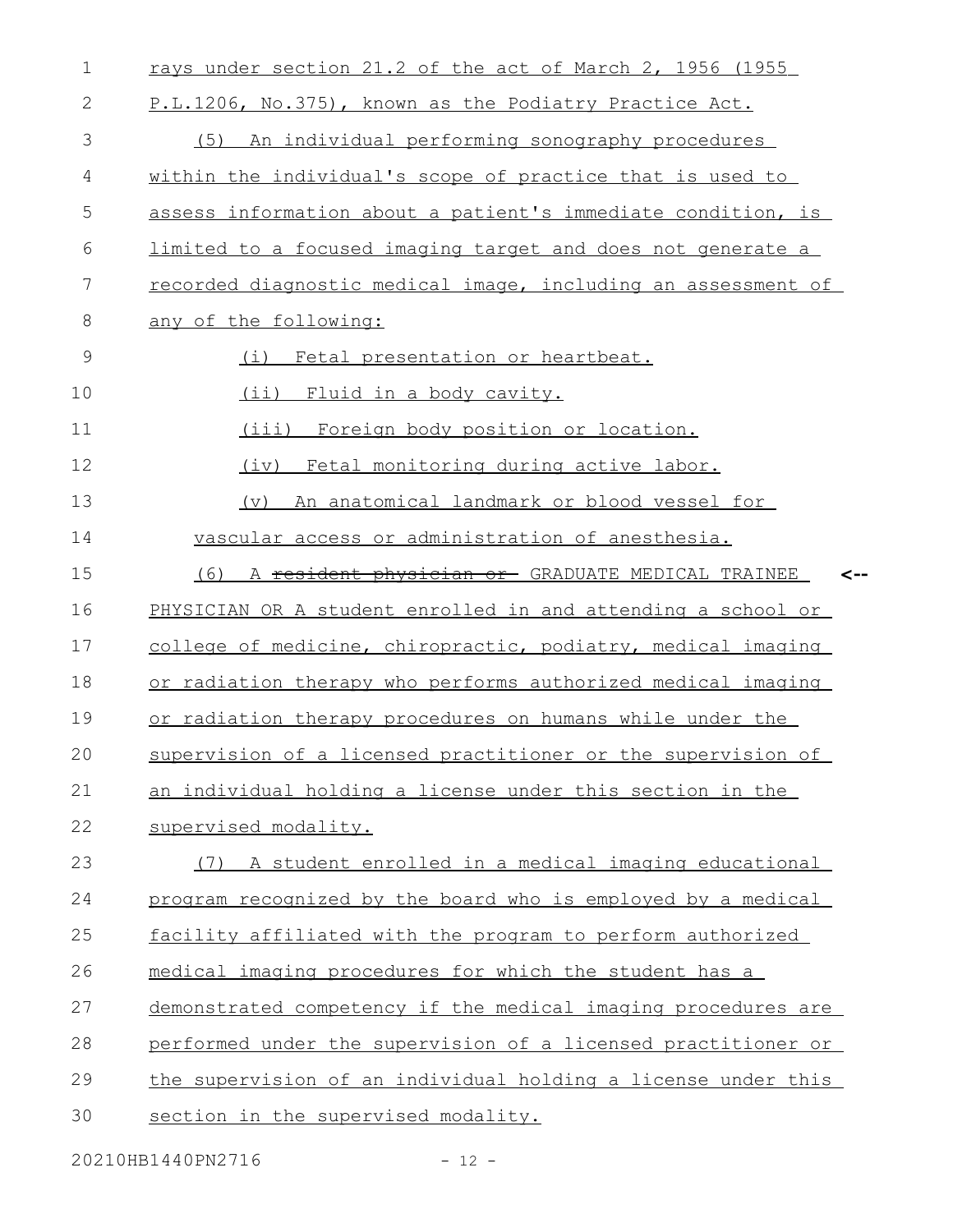| $\mathbf 1$   | An individual employed by the Federal Government to<br>(8)   |
|---------------|--------------------------------------------------------------|
| $\mathbf 2$   | provide medical imaging or radiation therapy services while  |
| 3             | in the discharge of the individual's official duties.        |
| 4             | An individual performing medical imaging or<br>(9)           |
| 5             | radiation therapy procedures on nonhuman subjects or         |
| 6             | cadavers.                                                    |
| 7             | Authorizations and restrictions.--<br>(k)                    |
| 8             | A licensee under this section may use radioactive<br>(1)     |
| $\mathcal{G}$ | substances or equipment emitting ionizing radiation, high-   |
| 10            | frequency sound waves or magnetic resonance and perform      |
| 11            | medical imaging and radiation therapy procedures on humans   |
| 12            | for diagnostic or therapeutic purposes only:                 |
| 13            | with a valid prescription of an individual<br>(i)            |
| 14            | authorized by the Commonwealth to prescribe medical          |
| 15            | imaging and radiation therapy procedures;                    |
| 16            | (ii) under the supervision of a licensed                     |
| 17            | practitioner; and                                            |
| 18            | (iii) within the scope of the license as specified           |
| 19            | under this section and the requlations promulgated by the    |
| 20            | board and in a modality for which the licensee has           |
| 21            | received education and training.                             |
| 22            | (2) A licensee under this section may not make a             |
| 23            | diagnostic interpretation of an image, make a diagnosis or   |
| 24            | prescribe a medication or therapy.                           |
| 25            | (1) License renewal.--A license under this section shall be  |
| 26            | subject to biennial renewal. For license renewal, a licensee |
| 27            | shall submit all of the following to the board:              |
| 28            | An application and the required fee as established<br>(1)    |
| 29            | by the board by requlation.                                  |
| 30            | Proof of continuing education as determined by the<br>(2)    |
|               |                                                              |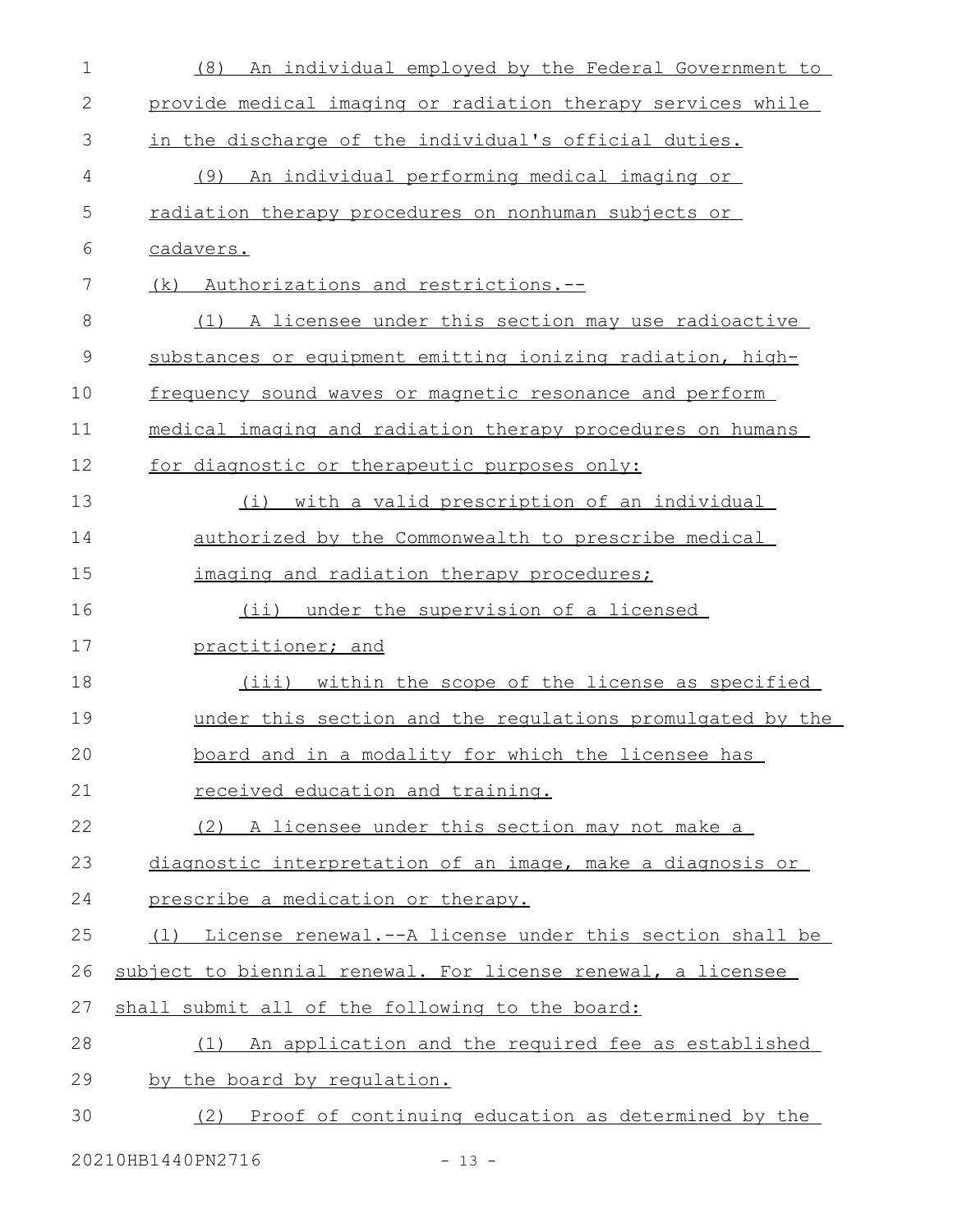1 board by regulation.

| $\mathbf{2}$ | (3) Proof of holding a current certification and              |
|--------------|---------------------------------------------------------------|
| 3            | registration issued by a certification organization approved  |
| 4            | by the board.                                                 |
| 5            | (m) Professional liability.--                                 |
| 6            | (1) A licensee under this section practicing in this          |
| 7            | Commonwealth shall maintain a level of professional liability |
| $8\,$        | insurance coverage in the minimum amount of \$1,000,000 per   |
| 9            | occurrence or claims made. Failure to maintain insurance      |
| 10           | coverage as required shall subject the licensee to            |
| 11           | disciplinary proceedings. The board shall accept from the     |
| 12           | licensee as satisfactory evidence of insurance coverage any   |
| 13           | of the following:                                             |
| 14           | (i) Self-insurance.                                           |
| 15           | (ii) Personally purchased liability insurance.                |
| 16           | (iii) Professional liability insurance coverage               |
| 17           | provided by the licensee's employer or similar insurance      |
| 18           | coverage acceptable to the board.                             |
| 19           | (2) An applicant for a license under this section shall       |
| 20           | provide proof that the applicant has obtained professional    |
| 21           | liability insurance in accordance with paragraph (1). It is   |
| 22           | sufficient if the applicant files with the application a copy |
| 23           | of a letter from the applicant's professional liability       |
| 24           | insurance carrier indicating that the applicant will be       |
| 25           | covered against professional liability in the required        |
| 26           | amounts effective upon the issuance of the applicant's        |
| 27           | license to practice in this Commonwealth under this section.  |
| 28           | Upon issuance of the license, the licensee has 30 days to     |
| 29           | submit to the board the certificate of insurance or a copy of |
| 30           | the policy declaration page.                                  |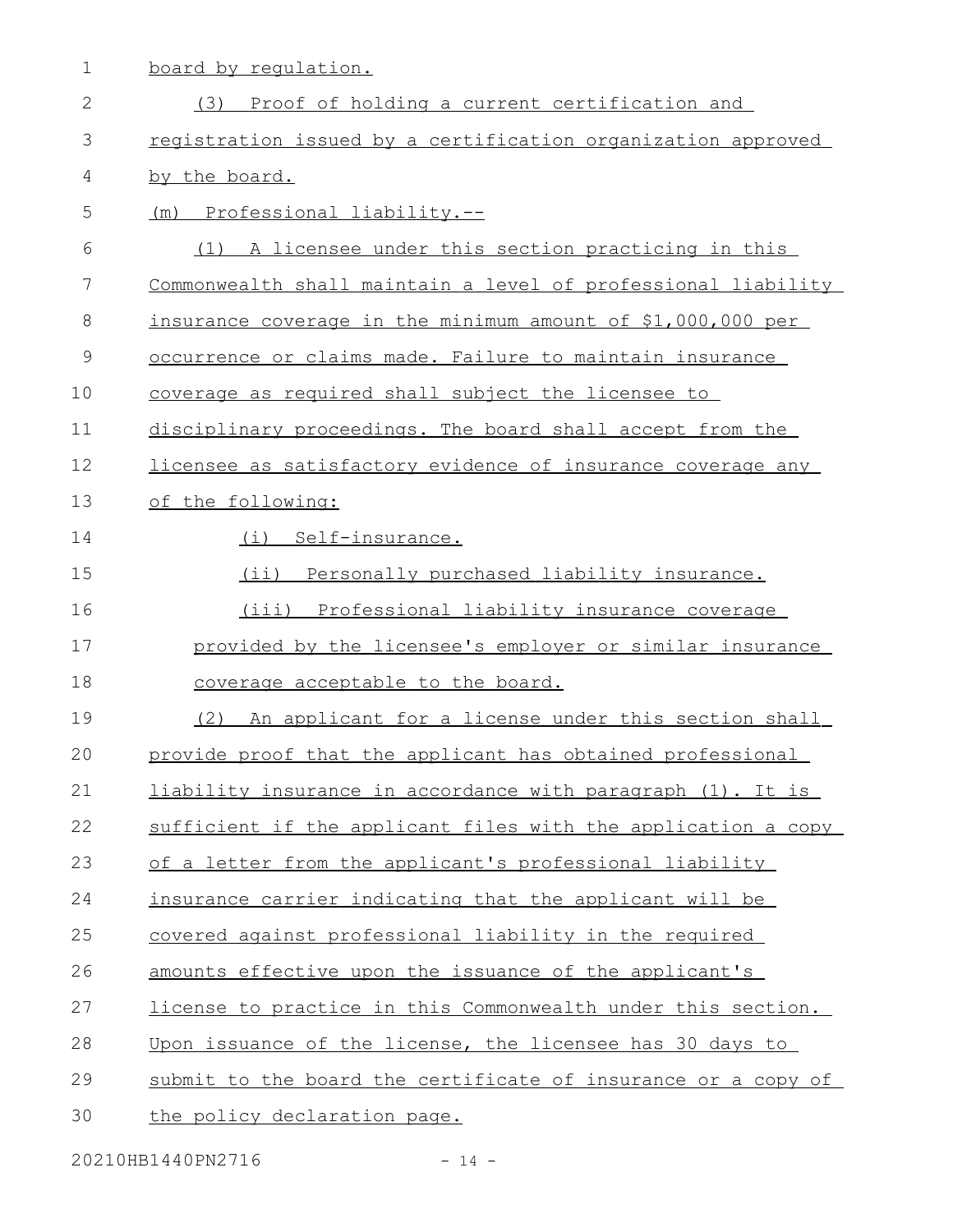Section 4. Section 22(b) introductory paragraph of the act is amended to read: 1 2

Section 22. Licenses and certificates; general qualification. \* \* \* 3 4

(b) Qualifications.--The board shall not issue a license or certificate to an applicant unless the applicant establishes with evidence, verified by an affidavit or affirmation of the applicant, that the applicant is of legal age, is of good moral character and is not addicted to the intemperate use of alcohol or the habitual use of narcotics or other habit-forming drugs and that the applicant has completed the educational requirements prescribed by the board and otherwise satisfies the qualifications for the license or certificate contained in or authorized by this act. In assessing the moral character of an applicant with a criminal conviction, the board shall conduct an individualized assessment in accordance with 63 Pa.C.S. § 3113 (relating to consideration of criminal convictions). The board shall not issue a license or certificate to an applicant who has been convicted of a felony under the act of April 14, 1972 (P.L.233, No.64), known as The Controlled Substance, Drug, Device and Cosmetic Act, or of an offense under the laws of another jurisdiction which, if committed in this Commonwealth, would be a felony under The Controlled Substance, Drug, Device and Cosmetic Act, unless: 5 6 7 8 9 10 11 12 13 14 15 16 17 18 19 20 21 22 23 24

25

Section 5. Section 45 of the act is repealed: 26

[Section 45. Radiologic procedures; education and training 27

28

required.

(a) Supervision.--On and after January 1, 1988, no auxiliary personnel shall perform radiologic procedures on the premises of 29 30

\* \* \*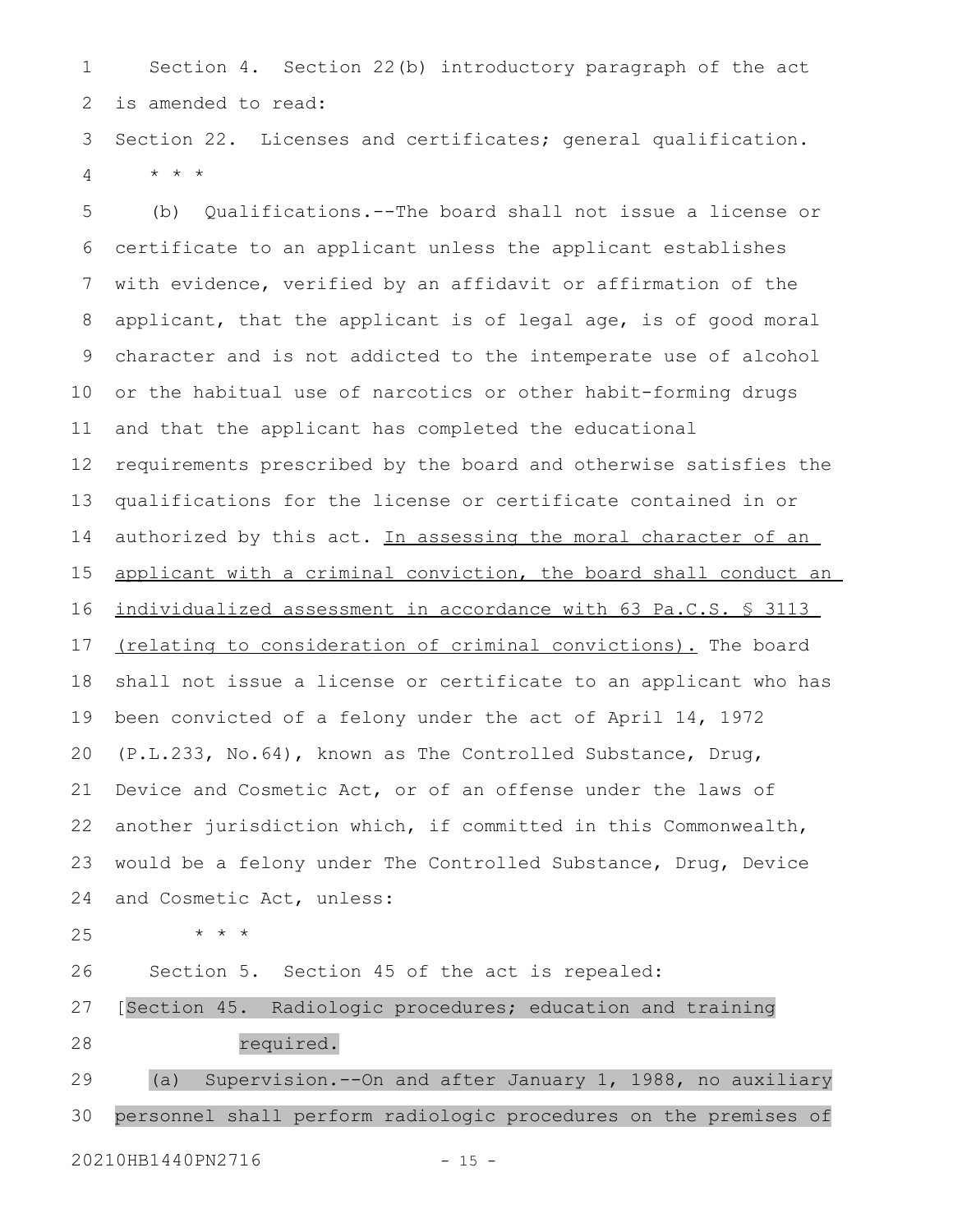a medical doctor unless such person is under the direct supervision of a medical doctor and unless such person has passed an examination approved by the board and administered in accordance with section 812.1 of the act of April 9, 1929 (P.L.177, No.175), known as The Administrative Code of 1929, provided that no such auxiliary personnel shall perform radiologic procedures for therapeutic purposes unless the medical doctor under whose direct supervision such auxiliary personnel is acting is on the premises at the time the radiologic procedures are performed. (b) Exclusion.--The board shall have the authority, after notice and hearing, to prohibit an auxiliary personnel from performing radiologic procedures if the continued performance of radiologic procedures by the auxiliary personnel is determined by the board to pose a threat to the health, safety or welfare of the public. (c) Penalty.--It shall be unlawful under this act to knowingly permit radiologic procedures to be performed in violation of this section or in violation of the regulations promulgated or orders issued in accordance with this section. (d) Education and testing.--No auxiliary personnel who has or obtains a license, certificate or registration issued by, or on behalf of, a board within the Bureau of Professional and Occupational Affairs or a comparable board of another state, or who has obtained certification as the result of satisfactory completion of a test and an educational course accredited by an accrediting body recognized by the board, shall be required to undergo any additional education or testing pursuant to this section if radiologic procedures were included in the education or the examination which he or she was required to complete 1 2 3 4 5 6 7 8 9 10 11 12 13 14 15 16 17 18 19 20 21 22 23 24 25 26 27 28 29 30

20210HB1440PN2716 - 16 -